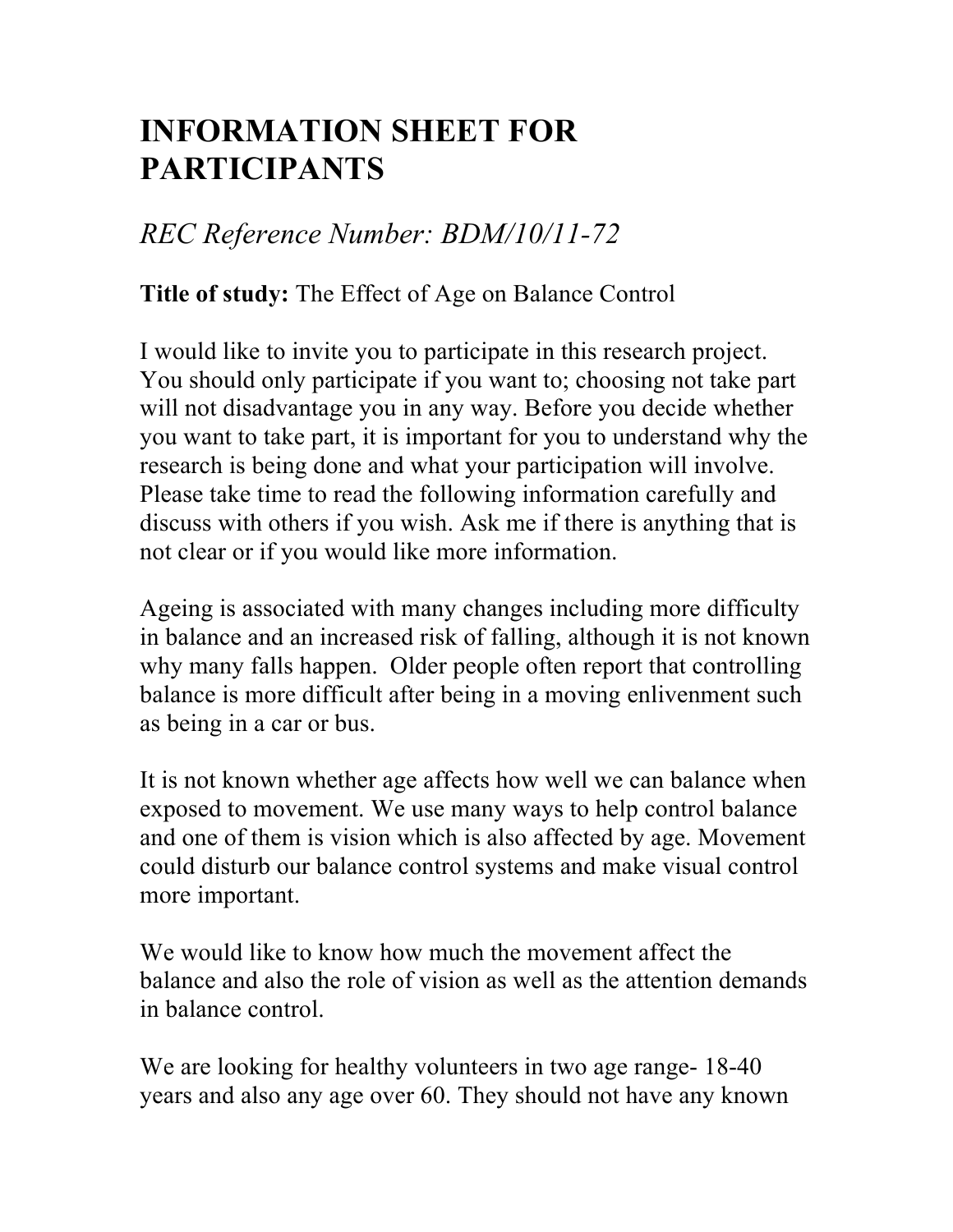neurological diseases, uncorrected visual impairments, a medical history of epilepsy, fainting or migraine, joint replacement, recent bone, joint, or muscle injury. The study involves coming to a laboratory in Shepherd's House at Guy's campus neat London Bridge station, King's College London for one and a half hours at the most. We are doing three balance tests.

You will stand on a large platform that measures how much you sway in any direction. We will ask you to stand on two legs for 30 seconds and one leg for 10 seconds and step over the platform with your eyes open, then closed and finally when looking at a pattern of rotating dots.

These tests will be done before and after the movement which will be 5 bouts of 1 minute each standing on a vibrating platform. This is known as whole body vibration. It is a technique which is popular in gyms and fitness centres and is said to increase muscle strength and power and feels rather strange at first but people quickly get used to it. These tests also will be performed with and without noise background. It will be provided through stereo headphones through which is played a background of fairly constant traffic noise with intermittent sudden sounds such as car horns, sirens and shouting.

You will be also asked to complete two questionnaires; one is about any vertigo (dizziness, giddiness, light headedness or unsteadiness) experienced in a number of everyday situations, and the other one is about how concerned you are about the possibility of falling.

In any data that is analysed or presented you will be anonymous. We will be happy to give you a copy of the final report if you request this. If you agree we will keep your contact details for possible involvement in future studies that you may be suitable for.